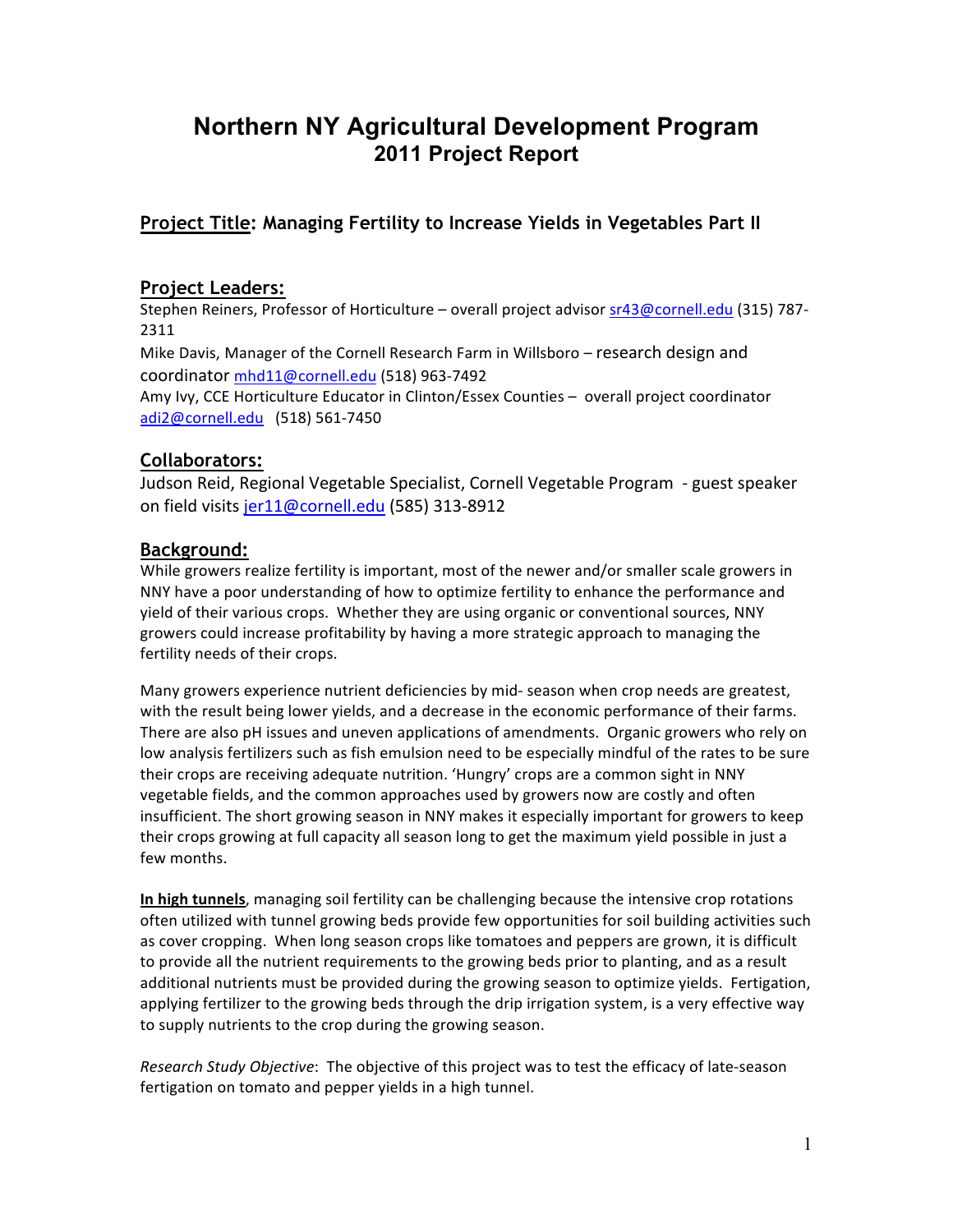#### **Methods**:

Tunnel: This study was conducted in the 30' x 96' Ledgewood pipe-frame high tunnel at the Cornell Willsboro Research Farm. The tunnel was covered with a single layer of 6ml greenhouse plastic.' Growing beds were 2.5' wide x 12.5' long with the long axis oriented north-south, and each bed was equipped with two drip tube lines. All growing beds received a broadcast applied 25lb/1000sqft application of North Country Organics ProGro 5-3-4 granular fertilizer prior to planting.

Tomato culture: Tomato transplants (Pineapple) were planted in the growing beds on May 1, 2012. Transplants were planted into two rows spaced 18" apart in each growing bed, with an 18" within-row plant spacing. Plant spacings were staggered between the two rows to optimize the use of bed growing space.' A total of eleven plants were grown in each of twelve beds.' All tomatoes, including small and green fruits, were harvested from all the plants on August 2, 2012, prior to starting fertigation treatments. Six of the tomato beds received weekly fertigation treatments and six control beds did not. Irrigation applications on control beds were consistent with the water applications to fertigated beds. Fertigation and control treatments were applied according to a randomized complete block experimental design with six replications.

Pepper Culture: Pepper transplants were planted into the high tunnel growing beds on June 26, 2012. The planting configuration consisted of two rows of plants with 18" between the rows and 18" between plants within a row. A total of 12 plants were grown in each bed. Three beds were planted to Lady Bell, three beds to Red2Green, two and one-half beds to Ace, and one-half bed to Cayenne.''Fertigation treatments were applied to two Lady Bell, two Red2Green, and one and one-half Ace beds. The remaining beds were not fertigated and served as controls. Irrigation applications on control beds were consistent with the water applications to fertigated beds. All peppers were removed from all the pepper plants on August 2, prior to initiating fertigation treatments.

Fertigation Treatments: Ten pounds per acre nitrogen, phosphorus, and potassium (Peter's 20-20-20) were applied weekly through the drip irrigation system, starting the week of August 13, 2012.''

Soil Sampling: Soil samples were collected from the control tomato beds, fertigated tomato beds, control pepper beds, and fertigated pepper beds prior to initiating the fertigation treatments in August. Soil samples were sent to Agro One (Dairy One) for analysis.

Leaf Tissue Sampling: Leaf samples were collected from control tomato plants, fertigated tomato plants, control pepper plants, and fertigated pepper plants. The first baseline set of leaf samples were collected prior to starting the fertigation treatments in August.' A second set of samples were collected on September 4. All samples were sent to Waters Agricultural Laboratories for analysis.

Harvest: Tomato and pepper beds were harvested on September 10, 2012. All the fruits were harvested regardless of size or color, and harvest weights were recorded for each bed.

Grower Testing: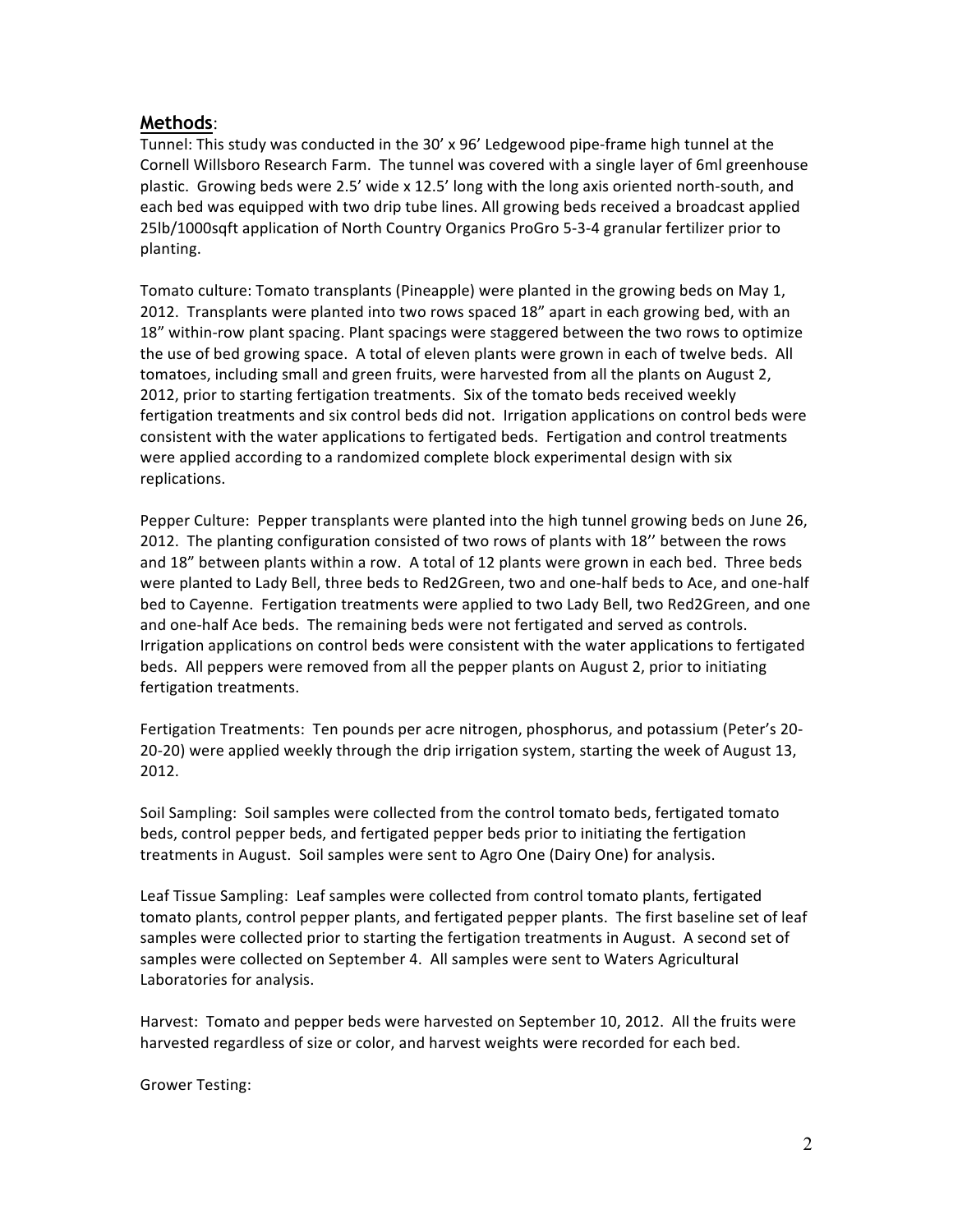- As a follow up to the in-depth fertility trainings we held last March, we offered a free soil test to all attendees. 26 growers from across NNY submitted soil samples. Some had much higher levels than the grower expected, and some had much lower. During field meetings and farm visits we found and discussed signs of nutrient deficiency (photo 1) and explained why waiting until symptoms show up is too late to optimize yield.
- One high tunnel grower had a large part of his crop ruined by interior white-wall, a condition that results from potassium deficiency (photo 2). In this case the grower's soil test at the beginning of the season indicated sufficient potassium, but without regular foliar testing he wasn't able to see the deficiency develop in the plant until the fruit was damaged. A foliar test confirmed the deficiency, but it was too late to turn the situation around in time for a good'harvest.

#### **Results:**

*Tomato(and(Pepper(Yields*: Yields'of'*Pineapple*'tomatoes,'and'*Ace*'and'*Red2Green* peppers were higher on growing beds receiving weekly fertigation applications of 10 lbs/acre nitrogen, 10 lbs/acre phosphorous, and 10 lbs/acre potassium, than on control beds (Figures 1&2). Average yields in the *Lady Bell* pepper beds were slightly higher on the control beds than the fertigated beds, and all *Lady Bell* pepper beds had higher mean yields than any of the *Ace* or *Red2Green* pepper beds (Figure 2).

Phosphorous and Potassium: While weekly fertigation appears to have increased yields in the tomato, and *Ace* and *Red2Green* pepper beds, leaf tissue nutrient analyses suggest that the late season fertigation applications may not have been sufficient to optimize tomato and pepper yields. Pre-fertigation leaf nutrient analyses found "sufficient" levels of phosphorous for tomatoes and peppers, and "sufficient" levels of potassium in the peppers, but tomato leaf potassium levels were "low" or "deficient" (Tables 2&3). Potassium deficiencies in the tomato plants may be explained by the larger plant size with the tomatoes, and the fact that the tomatoes had been growing in the high tunnel for two months longer than the peppers.

It is interesting that pre-fertigation tomato leaf potassium levels were "low", while the pre-fertigation soil test results found soil potassium levels to be "high" in all the growing beds (Table 1). This suggests that either the standard soil test results are not well suited to high tunnel production conditions, or our irrigation management did not enable the tomato plants to effectively access the potassium in the growing beds.

Tomato leaf tissue samples collected after three weeks of fertigation (September 4, 2012) were "low" or "deficient" in phosphorous and potassium in both fertigated and control beds (Tables 2&3). Leaf phosphorous levels in peppers were also "deficient" in both fertigated and control beds, while potassium levels were "deficient" in the control plants, but "sufficient" in the fertigated peppers. "Sufficient" potassium levels in the fertigated pepper leaves suggest a benefit from the fertigation applications.

*Nitrogen*: Leaf tissue nutrient analyses indicate that the fertigation applications did not supply enough nitrogen to the tomatoes. Pre-fertigation leaf nitrogen levels in all the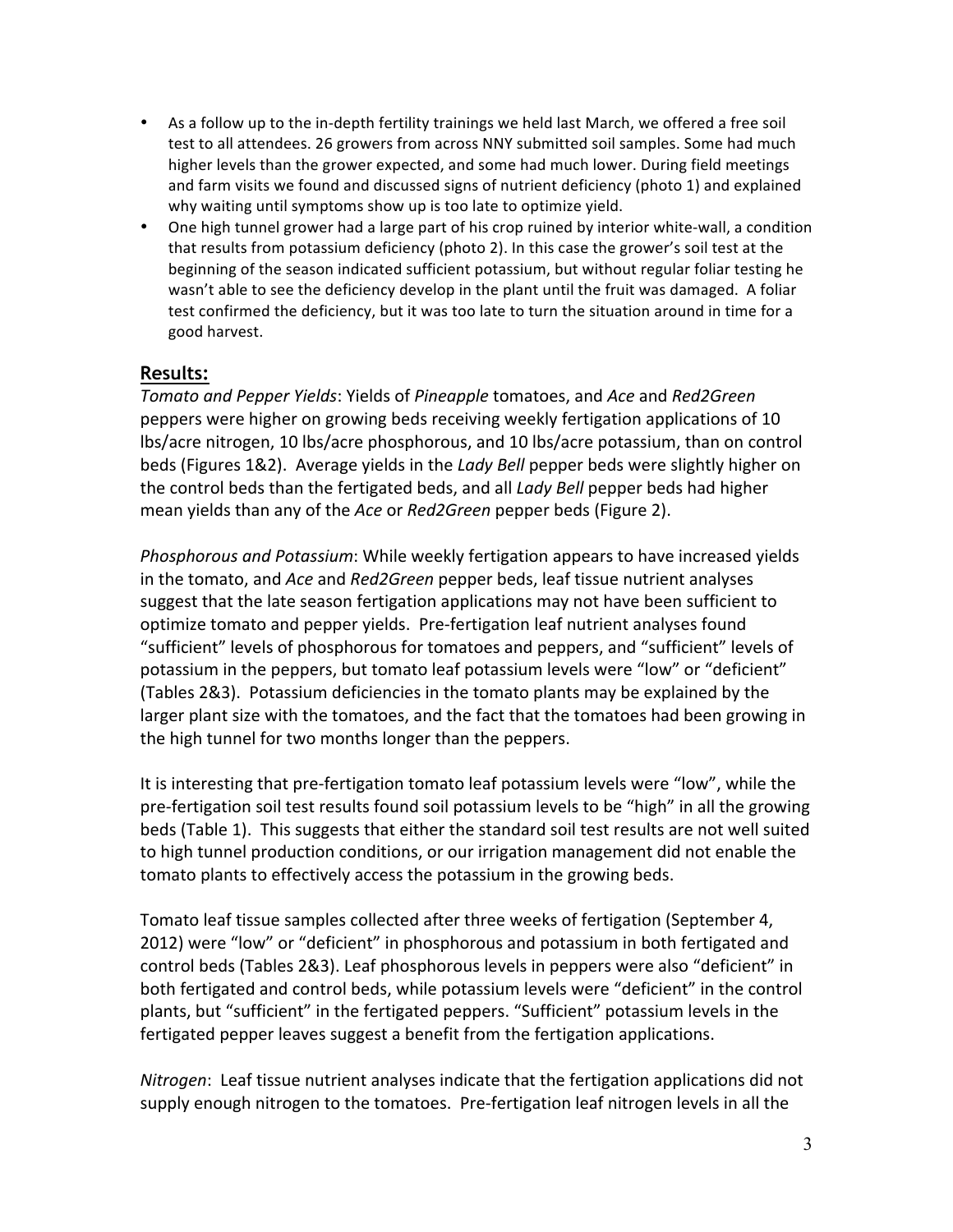tomatoes were "low" (Table 4). While the tomato beds were fertilized with 25 lb/100sqft 5-3-4 at planting, the tomatoes had been growing for three months and nitrogen levels were expected to be low in the pre-fertigation samples. Tomato leaf nitrogen levels remained "low" in the fertigated plants after three fertigation applications, and were "deficient" in the control plants. The observation that the fertigated plants maintained a "low" test level and did not fall to the "deficient" level indicated that the plants benefited some from the fertigation treatments, but nitrogen levels were still less than optimal.

Pepper leaf tissue tests indicate that the fertigation applications provided adequate levels of nitrogen to the pepper plants. Pre-fertigation pepper leaf samples registered as "high' or "sufficient". After three fertigation applications, the fertigated pepper leaf tissue samples were "sufficient"in nitrogen, while the controls were "deficient" (Table  $4$ ).

# **Conclusions/Outcomes/Impacts:**

Increased yields with *Pineapple* tomatoes, and *Red2Green* and *Ace* peppers indicate that the plants responded to the late season fertigation regime. Leaf tissue nutrient tests also illustrated some benefit from the fertigations, but it was clear that the weekly 10 lbs/acre nitrogen, phosphorous, and potassium fertilization rate was not enough to maintain optimum nutrient levels in either the tomatoes or peppers. Both crops would likely have benefited from a more aggressive fertigation approach. The leaf tissue testing highlighted how essential it is to regularly sample plant nutrient status, and adjust management practices accordingly to optimize yields.

# **Outreach:**

- Summer farm visits with Stephen Reiners and Judson Reid to talk with growers about their fertility management practices and challenges, in St. Lawrence, Clinton and Essex Counties.
- Field meetings with guest speakers Stephen Reiners and Judson Reid in St. Lawrence County and Essex County in July.
- Grower discussion group meetings in December with Stephen Reiners in Watertown and Mike Davis in Keeseville to reinforce the importance of soil testing for field grown crops and plus foliar testing for tunnel grown crops.
- Articles summarizing research results will be forthcoming in regional newsletters and posted on NNY ADP website.

### **Next steps if results suggest continued work is needed in the areas of research, demonstration and/or education.**

2012'was an extremely dry summer. Many growers across NNY suffered crop losses due to inadequate Irrigation. We need to convince them that the greater yield to be had with adequate irrigation will offset the initial cost of setting up irrigation.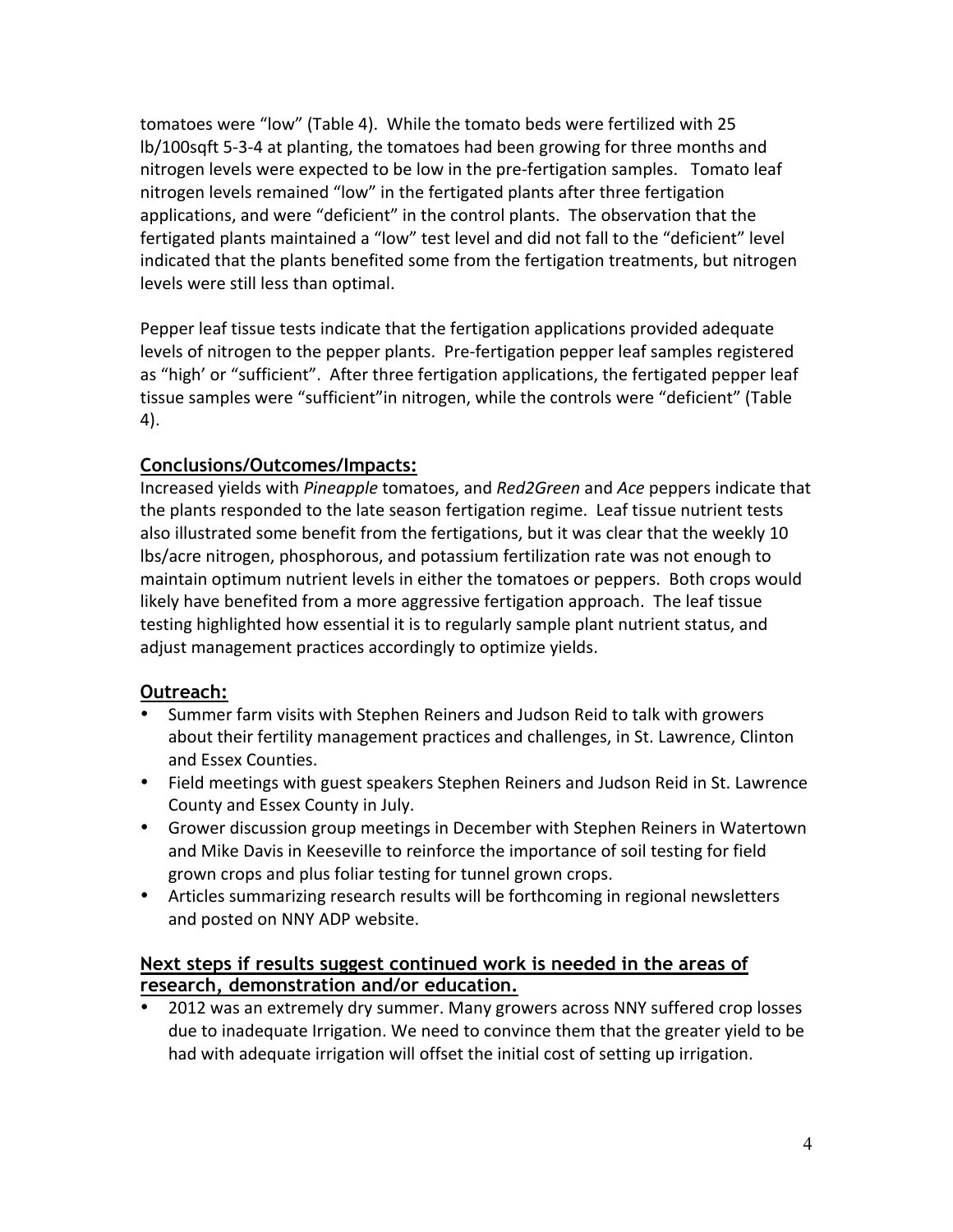- Many growers, especially the newer growers, are uncertain how to set up an irrigation system. They need training in how to set up and manage irrigation systems to give them confidence to make the investment of time and money.
- The soil and foliar testing done last summer showed deficiencies before symptoms were visible. While our soil testing regime provided growers with insight to their actual fertility conditions, more work is needed to encourage growers to test regularly and amend their nutrients pro-actively rather than waiting for a problem to develop before taking action.

# **Person(s) to contact for more information:**

Stephen Reiners, Professor of Horticulture – overall project advisor sr43@cornell.edu (315) 787-2311

Mike Davis, Manager of the Cornell Research Farm in Willsboro – research design and coordinator mhd11@cornell.edu (518) 963-7492



See next pages for tables, charts and photos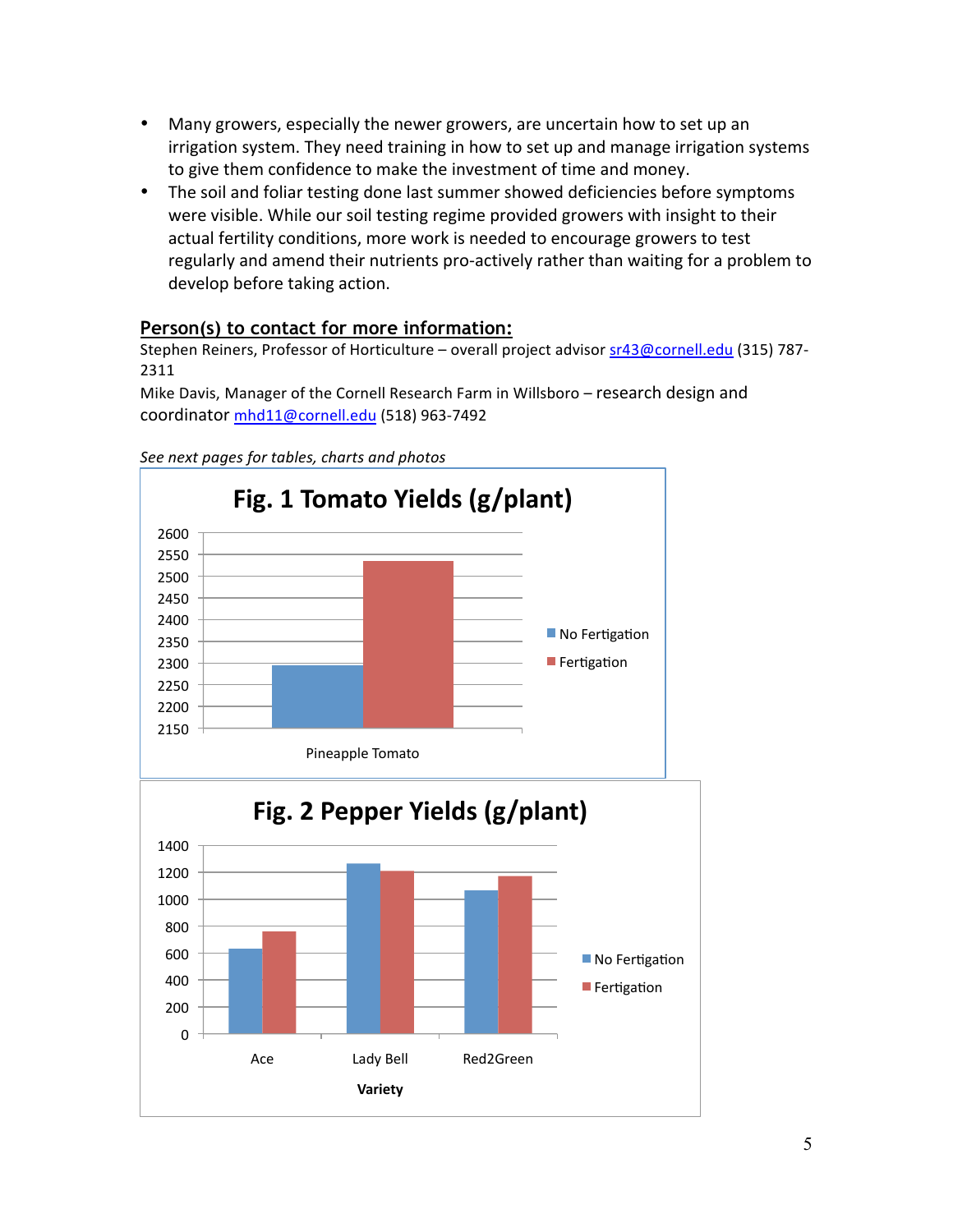| Table 1. Pre-fertigation soil sample results from the high tunnel growing beds. |             |           |         |           |         |  |  |
|---------------------------------------------------------------------------------|-------------|-----------|---------|-----------|---------|--|--|
|                                                                                 |             |           |         |           |         |  |  |
| Treatment Beds                                                                  | Phosphorous | Potassium | Calcium | Magnesium | Soil pH |  |  |
| Fertigated Tomato                                                               | High        | High      | Optimum | Optimum   | 6.7     |  |  |
| Control Tomato                                                                  | High        | High      | Optimum | Optimum   | 6.5     |  |  |
| Fertigated Pepper                                                               | High        | High      | High    | High      | 7.1     |  |  |
| Control Pepper                                                                  | High        | High      | High    | High      | 6.9     |  |  |

| Table 2. Leaf Tissue Phophorous (P) Levels                      |                         |                          |  |  |  |
|-----------------------------------------------------------------|-------------------------|--------------------------|--|--|--|
|                                                                 |                         |                          |  |  |  |
| Categories options: Deficient, Low. Sufficient. High, Excessive |                         |                          |  |  |  |
|                                                                 |                         |                          |  |  |  |
| <b>Treatment Beds</b>                                           | Pre-fertigation P level | Post-fertigation P level |  |  |  |
| <b>Fertigated Tomato</b>                                        | Sufficient              | Low                      |  |  |  |
| <b>Control Tomato</b>                                           | Sufficient              | Low                      |  |  |  |
| <b>Fertigated Pepper</b>                                        | Sufficient              | <b>Deficient</b>         |  |  |  |
| <b>Control Pepper</b>                                           | Sufficient              | <b>Deficient</b>         |  |  |  |

| Table 3. Leaf Tissue Potassium (K) Levels                       |                         |                          |  |  |  |
|-----------------------------------------------------------------|-------------------------|--------------------------|--|--|--|
|                                                                 |                         |                          |  |  |  |
| Categories options: Deficient, Low. Sufficient. High, Excessive |                         |                          |  |  |  |
|                                                                 |                         |                          |  |  |  |
| <b>Treatment Beds</b>                                           | Pre-fertigation K level | Post-fertigation K level |  |  |  |
| <b>Fertigated Tomato</b>                                        | Deficient               | Deficient                |  |  |  |
| <b>Control Tomato</b>                                           | Low                     | <b>Deficient</b>         |  |  |  |
| <b>Fertigated Pepper</b>                                        | Sufficient              | Sufficient               |  |  |  |
| <b>Control Pepper</b>                                           | Sufficient              | Low                      |  |  |  |

Table 4. Leaf Tissue Nitrogen (N) Levels Categories options: Deficient, Low. Sufficient. High, Excessive